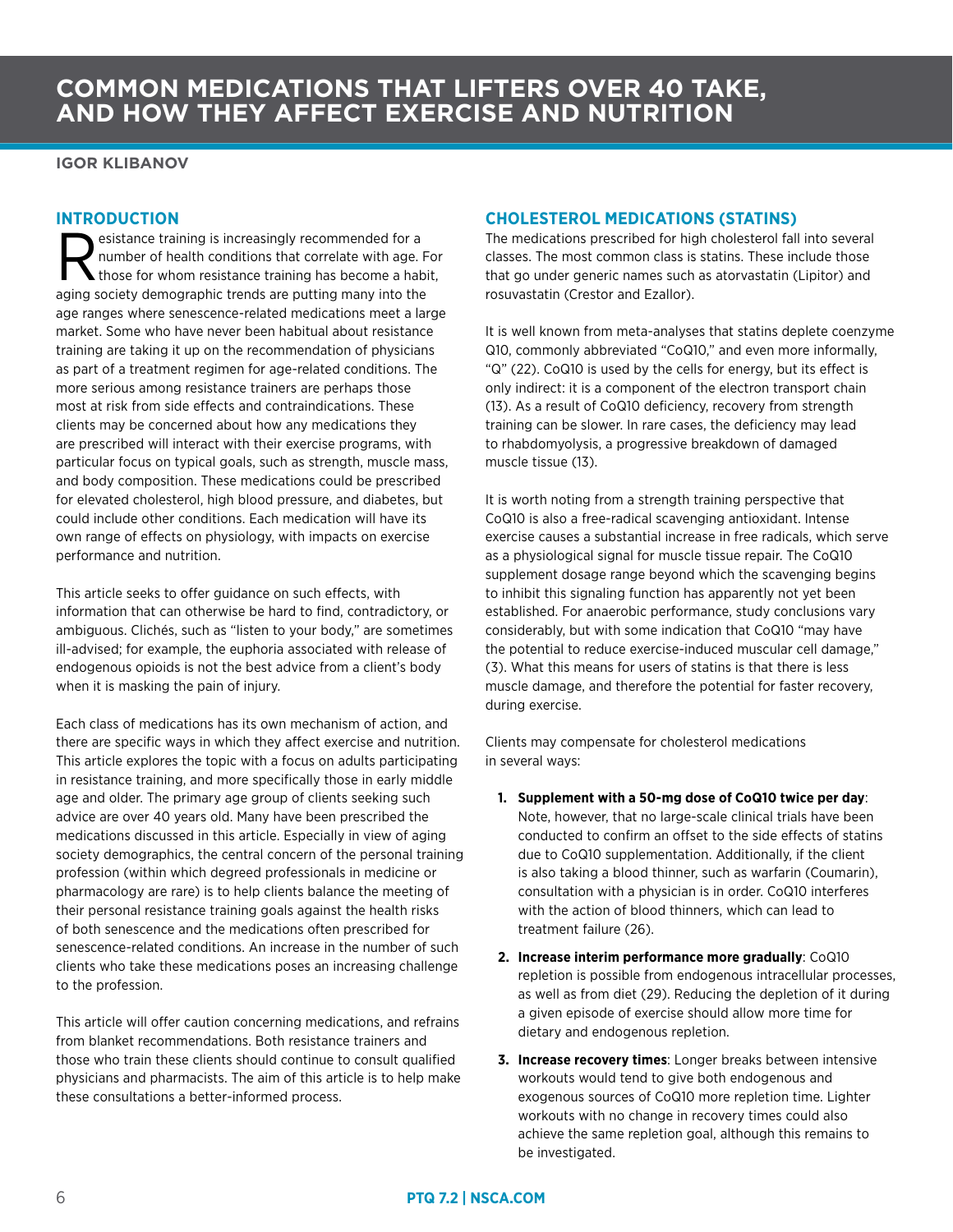## **AND HOW THE BETA BLOCKERS**

Beta blockers are prescribed for high blood pressure, asthma, unstable angina, and some types of cardiac arrhythmia, among other medical diagnoses. These medications lower blood pressure, and frequently, heart rate. They work by blocking the beta adrenergic receptors in the heart, generally preventing epinephrine (adrenaline) from acting on the autonomic nervous system. Some examples of beta blockers include atenolol (Tenormin), bisoprolol (Zebeta, Confor, and Selecta), propranolol (Inderol and Hemageol), and metoprolol (Lopressor and Toprol).

A typical effect of beta blockers on exercise will be a failure to reach target heart rate in aerobic conditioning. In aerobic training, gains in performance will tend to be lower (21). In racing competition, speeds may be lower (21). If a client needs to take beta blockers, one approach to managing the client's concerns is to change the target from an objective one (e.g., heart rate) to a subjective one (e.g., perceived exertion). For example, this could be done by asking the client to rate the exertion on a 0 – 10 scale.

The following list provides the more common side effects of beta blockers and training-related countermeasures. Clients should be encouraged to consult qualified physicians and pharmacists before taking these countermeasures, especially if there is a chance that one or more side effects could be masking some other, more serious, conditions.

- **• Drowsiness, fatigue, and weakness**: This class of drugs can also deplete CoQ10, according to the *Drug-Induced Nutrient Depletion Handbook* (20). *Possible solution*: as with statins, supplementation. However, note the cautions on CoQ10 elsewhere in this article, and also that magnesia deficiency overlaps these symptoms.
- **• Dizziness**: Again, potentially an indicator of a condition not under treatment with beta blockers. *Possible solution*: to change the program to use more seated exercises. For example, a client could replace any standing overhead presses with seated overhead presses. The kinds of exercises recommended informally for syncope and postural tachycardia syndrome may also reduce risks of injury from loss of control of weights or loss of balance (7).
- **• Insomnia**: Magnesium, as a nutrient, can be depleted by this class of drugs (20). One of the symptoms of magnesium depletion is insomnia, commonly reported as a symptom of overtraining. Magnesium takes part in hundreds of metabolic processes. Insufficiency can be expressed across a wide range of symptoms. If it persists, it can contribute to much more serious diseases. If a client presents symptoms such as tachycardia, muscle spasms and tremors, tingling sensations, and migraines, and diagnosis reveals no other cause, magnesium deficiency may be the root cause. *Possible solution*: supplement with magnesium glycinate using 300 – 1,000 mg/day, after 4:00 PM in divided doses. Note, however, that over supplementation is a concern, since high doses can lead to hypermagnesemia, with a range of symptoms that include weakness, confusion, poor

reflexes, and, in extreme cases, cardiac arrest (14). Therefore, medical advice should be attained from a qualified medical professional.

Aside from magnesium depletion, beta blockers complicate nutrition in other ways, especially for clients with body composition goals and those planning to compete in bodybuilding competitions. Moderate adipose tissue weight gain is one of the potential complications (27). Beta blockers reduce metabolic rate, an important variable in weight maintenance. Where this is a concern for a client, modifications of diet and/or increase in aerobic exercise may help to compensate.

#### **ANGIOTENSIN-CONVERTING ENZYME (ACE) INHIBITORS**

ACE inhibitors are another group of medications prescribed for high blood pressure. They also lower blood pressure and heart rate, but by a different mechanism than beta blockers. Some examples of ACE inhibitors are lisinopril (Zestril, Prinivil, and Qbrelis), fosinopril (Monopril), and quinapril (Accupril, and multiingredient medications such as Accuretic and Quinaretic).

Through an effect called "post-exercise hypotension," a client with high blood pressure may have post-exercise systolic blood pressure lower than before exercise, which may result in postworkout dizziness (6,12,17,23). In this case, we recommend that the client try a longer cool-down than the average client, perhaps 5 – 10 min to avoid dizziness or fainting.

Several studies have shown that ACE inhibitors may cause zinc depletion (4,8,9). Zinc supplementation has become popular for those pursuing strength training, and especially among those who are concerned about a drop in endogenous testosterone levels. Clients taking ACE inhibitors may be less responsive to anabolic stimuli like high-protein diets and strength training due to their effects on zinc. Zinc supplements may be a way to offset the depleting effects of ACE inhibitors, though they should be used with caution (or not at all) if the client is on certain medications, such as the diuretic amiloride (Midamor) or thiazide-based diuretics, such as chlorothiazide (Diuril), among others. A typical dose of 30 – 50 mg per day may be effective, but physician supervision is recommended.

#### **BLOOD SUGAR MEDICATIONS**

There are various medications for treating high blood sugar, and they work in different ways. Whether they increase the pancreas' output of insulin, improve the cells' sensitivity to insulin, or decrease the absorption of carbohydrates, the result is more or less the same: lower blood sugar.

For a non-diabetic person who starts to exercise, within a few seconds of warming up, adrenaline is released, followed by a release of cortisol. Both adrenaline and cortisol (among others) raise blood sugar. However, to counteract this rise in blood sugar, the pancreas also releases insulin. Insulin lowers blood sugar levels. The net effect for a healthy, non-diabetic person will still be a lowering of blood sugar levels. People with hypoglycemia are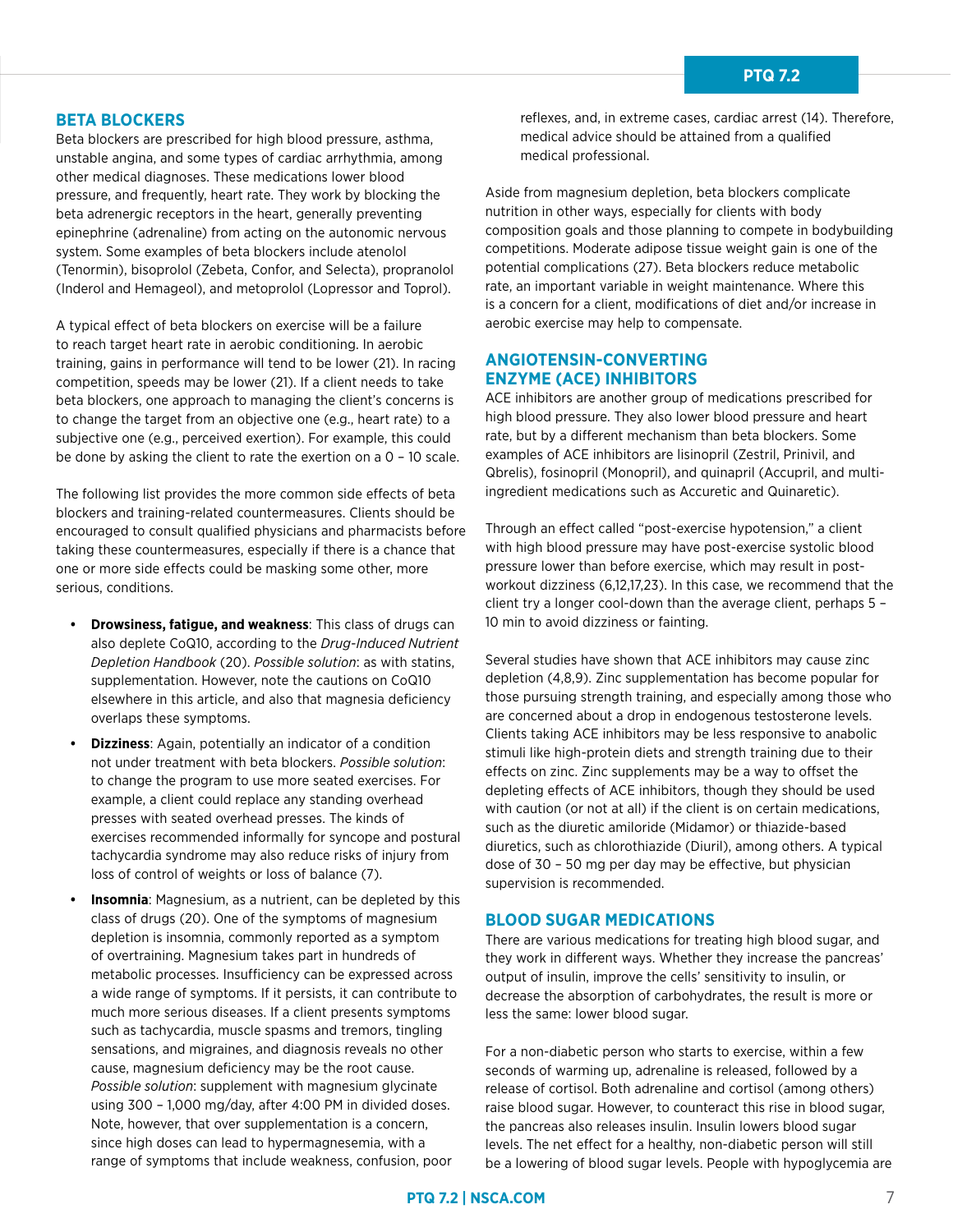### **COMMON MEDICATIONS THAT LIFTERS OVER 40 TAKE, AND HOW THEY AFFECT EXERCISE AND NUTRITION**

often advised to eat something to raise their blood sugar levels before exercise. For a diabetic person on blood sugar-lowering medications, the drug may lower blood sugar levels too much, resulting in a hypoglycemic episode. Symptoms of hypoglycemia include shaking, confusion, blurry vision, and, in more extreme cases, fainting.

How should a diabetic client on these medications exercise? Not necessarily all that differently, but this client will need more careful monitoring of their blood sugar levels. They should measure blood sugar levels immediately before exercise, in the middle of the workout, and again at the end of the workout.

Blood sugar levels should be closely monitored during all workouts, to understand how the client specifically reacts to exercise. How much of a drop in blood sugar levels can this specific person safely undergo? Only frequent monitoring can determine this.

If blood sugar levels drops too low in response to workouts, there are several options the client could consider:

- 1. Switch from full body workouts to body part splits. Intramuscular glycogen is mainly depleted in the muscles worked. For full body workouts, blood sugar levels will drop more than during body part splits.
- 2. Decrease the number of sets performed.
- 3. Increase the carbohydrate fraction of any meal taken before exercise (10,28).
- 4. Consult a qualified physician or pharmacist about using a different medication. Adjusting the dose of the current medication could be another approach.

There are also studies dating back to the 1970s showing that metformin (Glucophage, Glumetza, and Fortamet), one of the most frequently prescribed diabetes medications, can deplete vitamin B12 and folic acid in some patients (2,5). The most wellknown roles of both B12 and folic acid is that they are needed for the production of red blood cells. Low B12 and folic acid can lead to a form of anemia in which red blood cells are abnormally large (megaloblastic anaemia), but with little more hemoglobin. Although resistance training is anaerobic, the lower rate of oxygen metabolism is manifested in training-relevant symptoms, such as fatigue, confusion, and depression. One study suggests that supplementation can help with this (25). With vitamin B12, a dose of 1,000 mcg/day should suffice for all training purposes (18). For folic acid, a dose of 500 – 1,000 mcg/day may suffice, with 1,000 mcg/day being near the upper tolerable limit before unmetabolized folate accumulates (18).

#### **ACID BLOCKERS**

Those suffering chronic heartburn often take acid blockers. How do these affect training and nutrition? There are different classes of acid blockers (H2 blockers, proton pump inhibitors, foaming agents, and others), but the nutrient depletions are similar among them: vitamin B12, folic acid, iron, and others

(15). Although there is almost certainly no harm in taking B12 and folic acid supplements without testing blood levels, there is a chance of harm in taking excessive iron if levels are already normal or high (1).

Common side effects and recommended countermeasures include:

- **• Dizziness**: Seek evaluation by a qualified physician. If the effect can be ascribed entirely to necessary medication, the client could do more exercises seated or lying down, or if standing, the client could keep a firm grip on stable structures of the exercise equipment. Avoid exercises where blood pressure could change very quickly (e.g., leg presses, heavy squats, deadlifts, etc.).
- **• Drops in blood sugar levels**: Use the strategies from the section above on blood sugar medications.

#### **NON-STEROIDAL ANTI-INFLAMMATORY DRUGS (NSAIDS)**

NSAIDs, such as ibuprofen (Advil and Motrin), are occasionally used by clients to reduce pain and inflammation from exercise injuries. As a short-term palliative, NSAIDs can also speed healing. However, these drugs should not be taken on an empty stomach. They can also have serious interactions with other medications (11).

When NSAIDs are taken frequently for conditions such as arthritis, one issue that needs to be considered is that long-term use of ibuprofen (typically beyond six weeks) can cause gastrointestinal (GI) bleeding. The likelihood of GI bleeding increases with dose and duration. With GI bleeding, iron can be lost, causing anemia, with the possible result of a reduction of the number of sets or repetitions achieved (16).

In general, NSAIDs inhibit inflammation. Inflammation within reasonable limits promotes muscular development—it is the stimulus for adaptation. Blocking the inflammation can block the adaptations in strength, size, and endurance (24).

If a client uses NSAIDs on a regular basis, iron levels should be tested to make sure that there are no deficiencies. If iron does tend to be low, consultation with a qualified physician or pharmacist may be in order, about either checking for GI bleeding or supplementing with iron.

#### **CONCLUSIONS AND FUTURE WORK**

This article surveyed some of the medications most frequently used for people approaching early middle age and older, from the perspective of supporting decision making about the use of supplements by clients. In a short article, we cannot treat the subject comprehensively. As the subject is somewhat a frontier of research, comprehensive treatment may not be possible. It bears repeating that the suggestions here should be taken as guidance for consultants in concert with consultations with qualified physicians and pharmacists, and in a program of close monitoring of clients' conditions and the symptoms expressed, medications and their side effects, and the intake of supplements.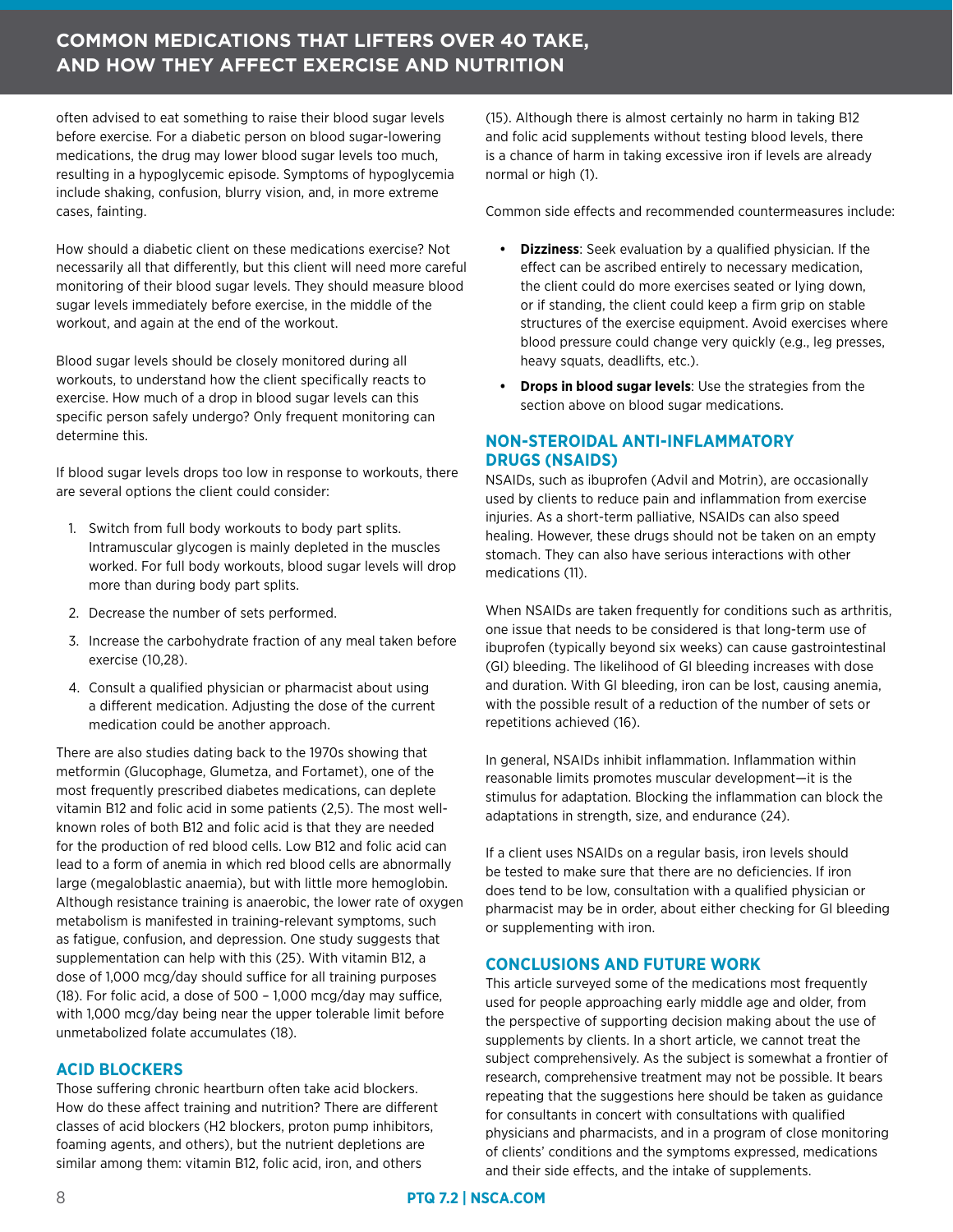#### **REFERENCES**

1. Abhilash, KPP, Arul, JJ, and Bala, D. Fatal overdose of iron tablets in adults. *Indian Journal of Critical Care Medicine* 17(5): 311-313, 2013.

2. Aroda, VR, Edelstein, SL, Goldberg, RB, Knowler, WC, Marcovina, SM, Orchard, TJ, et al. Long-term metformin use and vitamin B12 deficiency in the diabetes prevention program outcomes study. *Journal of Clinical Endocrinology and Metabolism*  101(4): 1754-1761, 2016.

3. Belviranli, M, and N Okudan. Well-known antioxidants and newcomers in sport nutrition: Coenzyme Q10, quercetin, resveratrol, pterostilbene, pycnogenol and astaxanthin. In: Lamprecht, M (Ed.). *Antioxidants in Sport Nutrition.* Boca Raton: CRC Press/Taylor and Francis; 2015.

4. Braun, LA, and Rosenfeldt, F. Pharmaco-nutrient interactions – A systematic review of zinc and antihypertensive therapy. *International Journal of Clinical Practice* 67(8): 717-725, 2013.

5. Carpentier, JL, Bury, J, and Luyckxet, P. Vitamin B 12 and folic acid serum levels in diabetics under various therapeutic regimens. *Diabetes and Metabolism* 2(4): 187-190, 1976.

6. Cavalcante, PAM, Rice, RL, Evangelista, AL, Serra, AJ, Figuerira, JR, A, Pontes, FL, et al. Effects of exercise intensity on postexercise hypotension after resistance training session in overweight hypertensive patients. *Clinical Interventions in Aging* 10: 1487-1495, 2015.

7. Cleveland Clinic. Do you get dizzy when you exercise — or stand up quickly? *HealthEssentials* May 24, 2016. Retrieved 2020 from https://health.clevelandclinic.org/get-dizzyexercise-stand-quickly.

8. Cohen, N, and Golik, A. Zinc balance and medications commonly used in the management of heart failure. *Heart Failure Reviews* 11: 19-24, 2006.

9. Golik, A, Zaidenstein, R, Dishi, V, Blatt, A, Cohen, N, Berman, S, and Weissgarten, J. Effects of captopril and enalapril on zinc metabolism in hypertensive patients. *Journal for the American College of Nutrition* 17(1): 75-78, 1998.

10. Haff, G, Stone, M, Warren, B, Keith, R, Johnson, R, Nieman, D, et al. The effect of carbohydrate supplementation on multiple sessions and bouts of resistance exercise. *Journal of Strength and Conditioning Research* 13(2): 111-117, 1999.

11. Johnson, AG, Seideman, P, and Day, RO. Adverse drug interactions with nonsteroidal anti-inflammatory drugs (NSAIDs): Recognition, management and avoidance. *Drug Safety* 8: 99-127, 1993.

12. Kenney, MJ, and Seals, DR. Postexercise hypotension: Key features, mechanisms, and clinical significance. *Hypertension* 22(5): 653-664, 1993.

13. Kim, J, Lee, J, Kim, S, Ryu, HY, Cha, KS, and Sung, DJ. Exercise-induced rhabdomyolysis mechanisms and prevention: A literature review. *Journal of Sport and Health Science* 5(3): 324-333, 2016.

14. Lewis, JL. Hypermagnesemia. Merck manual 2020. Retrieved 2020 from https://www.merckmanuals.com/professional/ endocrine-and-metabolic-disorders/electrolyte-disorders/ hypermagnesemia.

15. Mohn, ES, Kern, HJ, Saltzman, E, Mitmesser, SH, and McKay, DL. Evidence of drug–nutrient interactions with chronic use of commonly prescribed medications: An update. *Pharmaceutics* 10(1): 36, 2018.

16. Mokhtare, M, Valizadeh, SM, and Emadian, O. Lower gastrointestinal bleeding due to non-steroid anti-inflammatory drug-induced colopathy case report and literature review. *Middle East Journal of Digestive Diseases* 5(2): 107-111, 2013.

17. Moraes, MR, Bacurau, RF, Simões, HG, Campbell, CS, Pudo, MA, Wasinski, F, et al. Effect of 12 weeks of resistance exercise on post-exercise hypotension in stage 1 hypertensive individuals. *Journal of Human Hypertension* 26(9): 533-539, 2012.

18. Office of Dietary Supplements. Folate: Fact sheet for health professionals. Retrieved April 5, 2020 from https://ods.od.nih.gov/ factsheets/Folate-HealthProfessional/.

19. Vitamin B12: Fact Sheet for health professionals. Retrieved April 5, 2020 from https://ods.od.nih.gov/factsheets/VitaminB12- HealthProfessional.

20. Pelton, R. *Drug-Induced Nutrient Depletion Handbook (2nd ed.)* Lexi-Comp, Inc.; 2001.

21. Pollock, M, Lowenthal, DT, Foster, C, Pels, AE, Rod, J, Stoiber, J, and Schmidt, DH. Acute and chronic responses to exercise in patients treated with beta blockers. *Journal of Cardiopulmonary Rehabilitation and Prevention* 132-144, 1991.

22. Qu, H, Meng, YY, Chai, H, Liang, F, Zhang, JY, Gao, ZY, and Shi, DZ. The effect of statin treatment on circulating coenzyme Q10 concentrations: An updated meta-analysis of randomized controlled trials. *European Journal of Medical Research* 23(1): 57, 2018.

23. Rosa, HI, Pantoja, FL, Rabelo, AS, Costa, HA, Pires, FO, Silva-Filho, AC, et al. Acute hypotension effect of a single bout of anaerobic power exercise (30-sec Wingate test). *Journal of Exercise Physiology* 18(6): 62-69, 2015.

24. Schoenfeld, BJ. The use of nonsteroidal anti-inflammatory drugs for exercise-induced muscle damage: implications for skeletal muscle development. *Sports Medicine* 42(12): 2012.

25. Shargorodsky, M, and Omelchenko, E. Do adding B vitamins and folate to metformin has beneficial effect on renal function and lipids in type 2 diabetic patients. *Endocrine Abstracts* 49, 2017.

26. Sharma, A, Fonarow, GC, Butler, J, Ezekowitz, JA, and Felker, GM. Coenzyme Q10 and heart failure. *Circulation Heart Failure* 9(4): 2016.

27. Sharma, AM, Pischon, T, Hardt, S, Kunz, I, and Luft, FC. Hypothesis: *β*-adrenergic receptor blockers and weight gain: A systematic analysis. *Hypertension* 7(2): 250-254, 2001.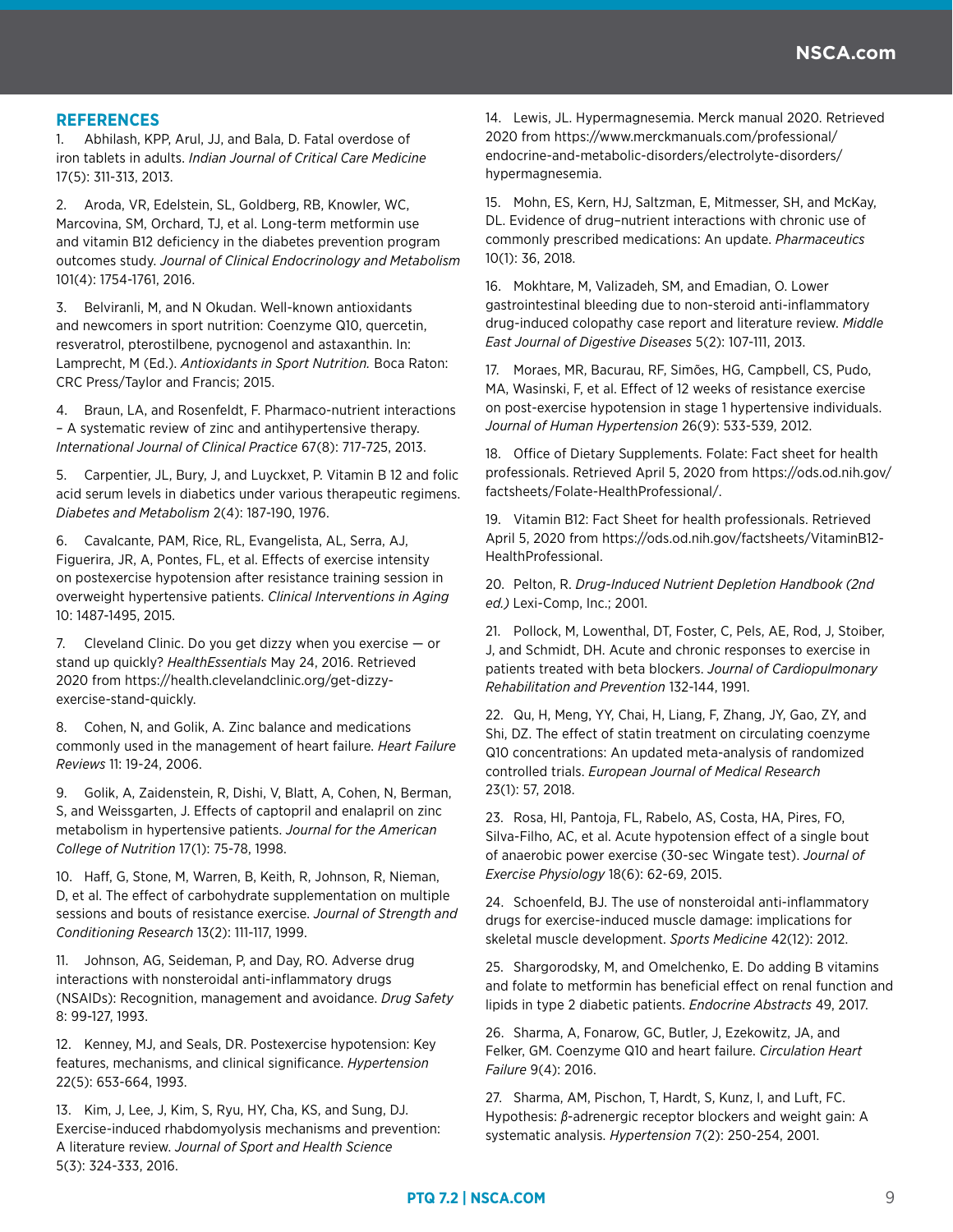### **COMMON MEDICATIONS THAT LIFTERS OVER 40 TAKE, AND HOW THEY AFFECT EXERCISE AND NUTRITION**

28. Tesch, PA, Ploutz-Snyder, L, Ystrom, L, Castro, M, and Dudley, G. Skeletal muscle glycogen loss evoked by resistance exercise. *Journal of Strength and Conditioning Research* 12(2): 67-73, 1998.

29. Tran, UC, and Clarke, CF. Endogenous synthesis of Coenzyme Q in eukaryotes. *Mitochondrion* 7(suppl): S62–S71, 2007.

**TITLES OF BRANCH AND REALLY** 

**FIT ANDREWS TELL** 

#### **ABOUT THE AUTHOR**

*Igor Klibanov is the author of five books on fitness, including* Stop Exercising! The Way You Are Doing it Now *and the* Mental Health Prescription*. He is one of Toronto's most sought-after wellness speakers, having delivered over 400 presentations to some of Canada's largest corporations, including IBM, Bosch, Royal Bank of Canada, and others. Additionally, he has presented numerous times at various different personal training conferences, including National Strength and Conditioning Association (NSCA), CanFitPro, and Certified Professional Trainers Network (CPTN). Klibanov holds a Bachelor's degree in Kinesiology and Health Science from York University, and is the Chief Executive Officer (CEO) of a Torontobased personal training company, Fitness Solutions Plus.*



# **OUR TECHNOLOGY WILL HELP YOU [MOVE BETTER](https://hyperice.com/?utm_source=NSCA&utm_medium=PersonalTrainingQuarterly&utm_campaign=June)**

Hyperice and NormaTec are now one—and our full line of award-winning products feature NormaTec compression, percussion, vibration, and thermal technologies that studies show can increase circulation and lymphatic return, reduce edema and inflammation, flush out lactate and metabolic waste, increase ROM, decrease muscle pain and soreness, and improve overall well-being.